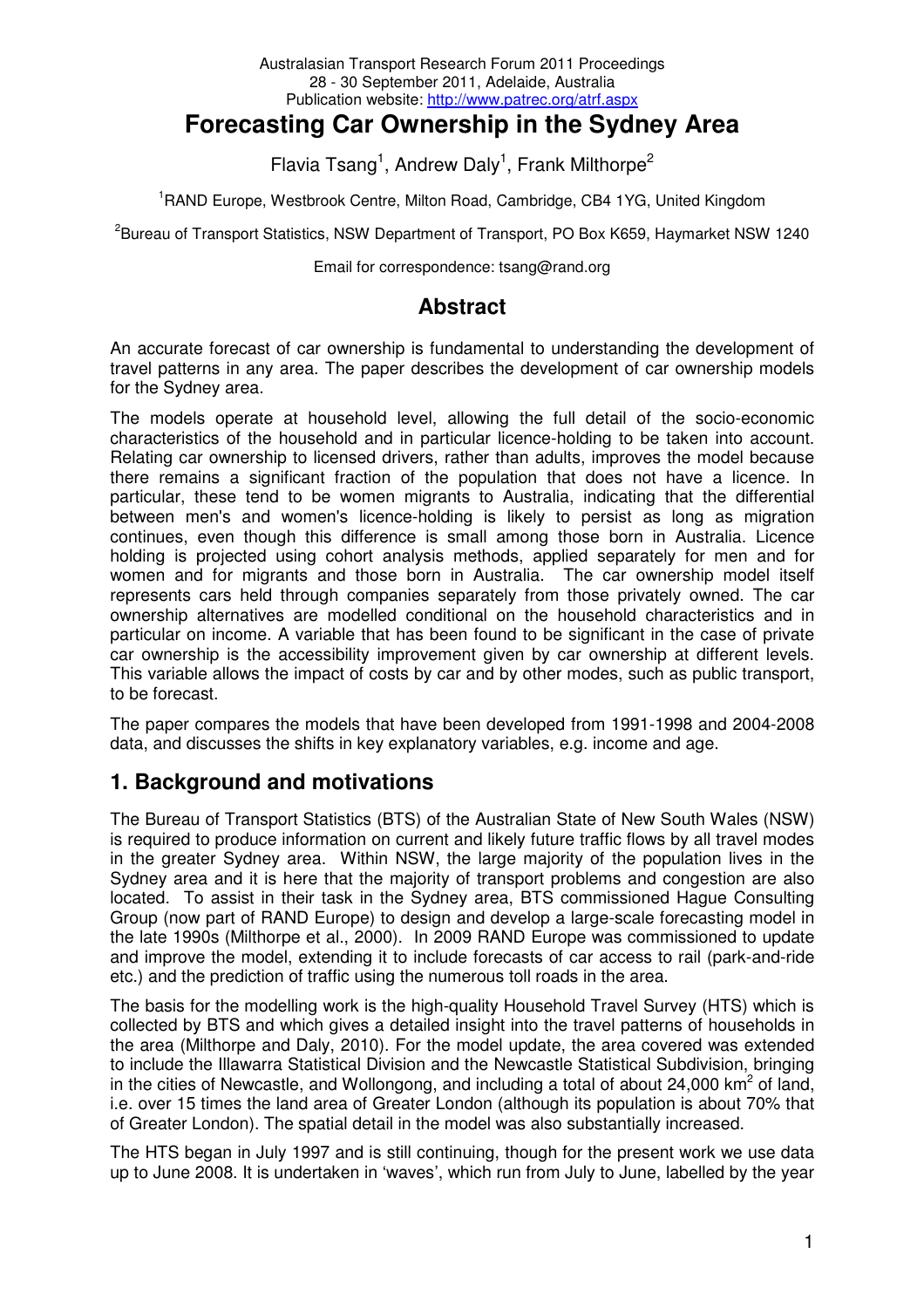in which the wave begins; each wave interviews about 3,500 households. A travel diary is given to each household to record the details of all travel undertaken for a nominated 24 hour period; which may be a weekday or a weekend day. An interviewer then interviews each household face-to-face to collect the details of each trip. The details collected include: the mode of travel, trip purpose, start and end location, and time of departure and arrival. Vehicle occupancy, toll roads used and parking are recorded for private vehicle trips and fare type and cost for public transport trips. Additionally, detailed socio-demographic information is collected on the household. This includes dwelling type, household structure and vehicle details, age, gender, employment status, occupation and income of individual household members. Prior to the HTS, three major one-off household travel surveys were conducted in Sydney in 1971, 1981 and 1991/92. Combined with the HTS, these data provided a rich source with a long time series for model development.

The forecasting model, which is integrated with the Emme highway and public transport assignment systems, provides forecasts of travel frequency, mode choice and destination choice. Additionally, forecasts of car ownership are required and a sub-model to perform this task was included in the original system described by Milthorpe et al. (2000). Updating of the car ownership model was an important component of the 2009-10 update of the system and this is the work described by the present paper.

The context of providing input to a large-scale model determines the form of car ownership model that is required. The following section discusses briefly some of the extensive literature on car ownership forecasts and indicates why the specific form of model, which forecasts car ownership conditional on licence holding, was selected. Section 3 discusses the structure of the model that has been adopted and is followed by an analysis of the aggregate cohort modelling of licence holding. Section 5 discusses the results of the disaggregate choice models of licence holding and car ownership. The paper ends with brief conclusions from the work.

## **2. Car ownership literature**

The literature on car ownership modelling is extensive and a detailed review is not possible here. We sketch briefly the key steps in the development of the methodology relevant to our work, then focus on the way in which car ownership models suitable for use in large-scale travel demand forecasting can be developed.

## **2.1 General overview**

Econometric modelling has been applied to the issue of car ownership since at least the work of Tanner in the early 1960s. An overview of the early British work is given by Bridle et al (2004). Using aggregate national data, Tanner applied a logistic curve, in later updates including income, population density and fuel price in his model, along with a trend variable. He assumed a saturation rate of 400, later revised to 450, cars per thousand population. Also in the 1960s, Wootton and Pick published their work using data for London and for the West Midlands, which extended Tanner's work to predict the fractions of households owning no cars, one car and two cars.

In Sydney, a model was developed from the 1971 data by US analysts that can be seen as typical of practice around that date (TDC 1994, 1995). A trend term predicted overall car ownership, without reference to income and assuming an ultimate saturation of 560 cars per thousand people. Zonal corrections were made on the basis of zonal income and accessibility and the overall car ownership rates per zone were then converted to proportions of households owning 0, 1 and 2+ cars.

The application of disaggregate discrete choice methods to car ownership appears to date from the work of Lerman and Ben-Akiva (1975) in the US and Daly and Zachary (1977) and Roberts et al. (1978) in Britain. Using disaggregate incomes, rather than aggregate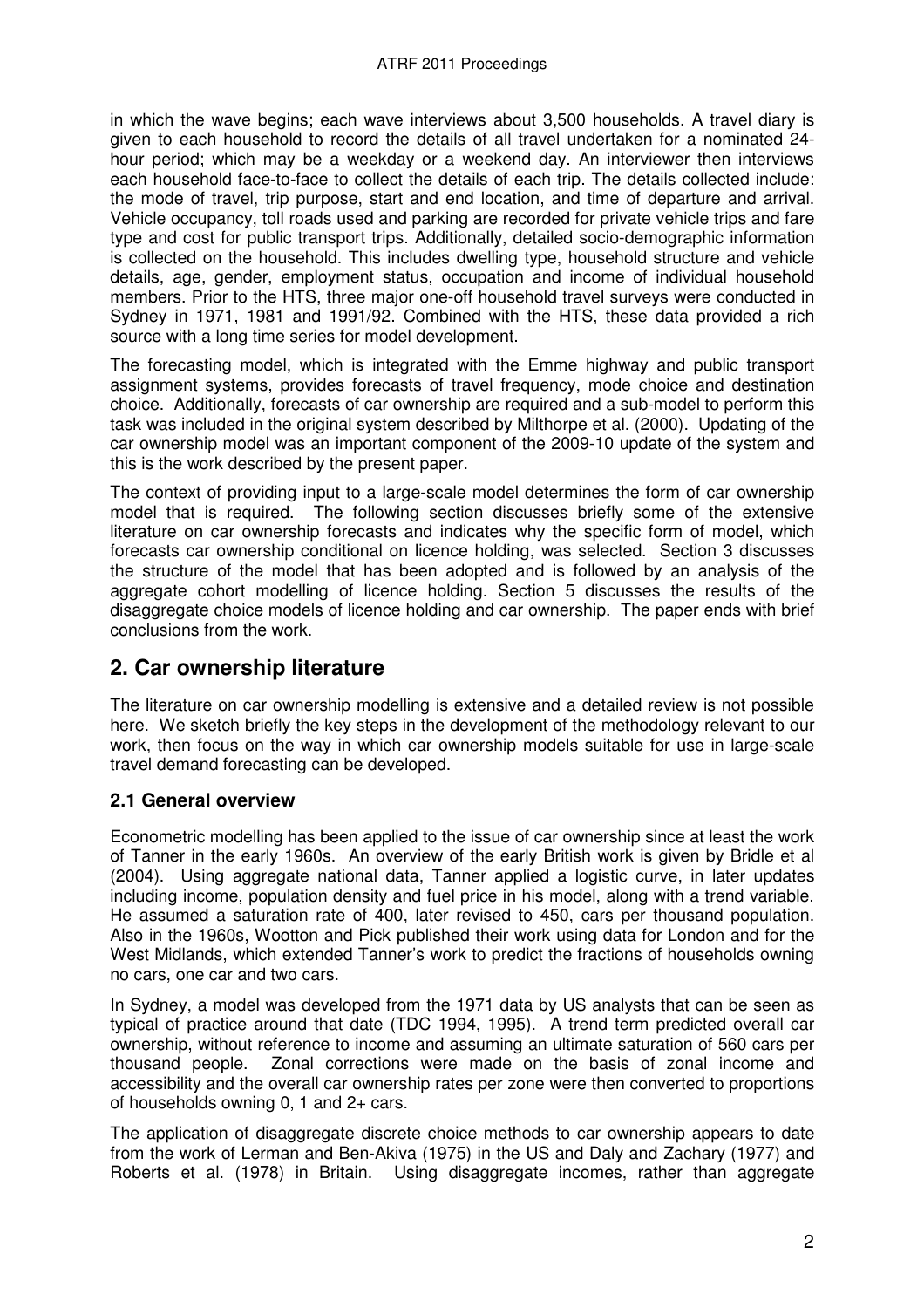estimates (e.g. zonal), greatly improves the quality of the models. The models developed in these studies were also characterised by the use of maximum likelihood estimation, the incorporation of multiple variables representing the accessibility of households, sometimes by multiple modes and an increase in the number of socio-economic variables considered in addition to income.

What can be described as a third generation of car ownership models introduced a dynamic aspect to the analysis. The early models of this type were reviewed by de Jong and Kitamura (1992), who point out the necessity in some cases for undertaking the more complicated modelling of transactions, i.e. household interventions in the car market, rather than holdings, to represent the fact that households do not (or cannot) change their cars instantaneously; therefore the market penetration of new types of vehicle has a finite rate. The effects captured by transactions modelling operate over a 2-4 year period for households and over perhaps a 10-year period for the market as a whole, as older car types are scrapped and replaced by newer types. However, for large-scale regional modelling car types, which are the main focus of these 'short-term dynamic' models, have not yet been a primary topic of interest, whereas longer-term dynamics of generations in the population are more relevant when numbers of cars are considered.

A means of approaching the population dynamics is through the analysis of the behaviour of population cohorts, probably first undertaken by van den Broecke (1988). In the cohort method, individuals are identified by their sex, age cohort, e.g. 'birth quinquennium', as van den Broecke terms it, working with 5-year grouping of age, and possibly other variables such as education. The principle of the method is that certain personal variables, such as sex and birth year, do not change over time and an important long-term dynamic aspect of the modelling can be incorporated by recognising this feature. The originality and value of this approach is not in question, but it has to be recognised that cohort processing is easiest to operate with aggregate data and obtaining the advantages of disaggregate analysis along with cohort processing is difficult. Another issue is how to deal with substantial immigration, as cohort modelling works best with a fixed population.

Other aspects of car ownership which have been included in the extensive literature cover:

- choice of car type, which is too detailed an issue (as yet) to be incorporated in largescale travel demand modelling; and
- models estimating simultaneously the ownership and use (described only in terms of driving distance) of household cars, which can be done better in large-scale modelling because details of accessibility by all modes are available.

These aspects of the modelling are not of direct interest for the current work, for the reasons indicated above. A comprehensive review of models up to that time is given by de Jong et al. (2004), to which the reader is referred.

### **2.2 Car ownership for large-scale models**

For the reasons discussed in the previous section, car ownership models for use in largescale travel demand models are best developed using disaggregate methods, can better represent holdings than transactions, generally do not represent car type and can exploit accessibility by all modes of transport. Dynamic effects can be represented through identifying cohorts in the population.

An approach that has been taken in a series of studies is to restrict the cohort effects to the modelling of licence-holding and to model the car ownership of a household conditional on the number of licences held. The attractions of this approach are the following.

• Licence holding appears to be naturally appropriate for modelling by a cohort effect, since it is most often a once-in-a-lifetime decision taken before the individual is 30. The costs of maintaining a licence are small, once it is acquired.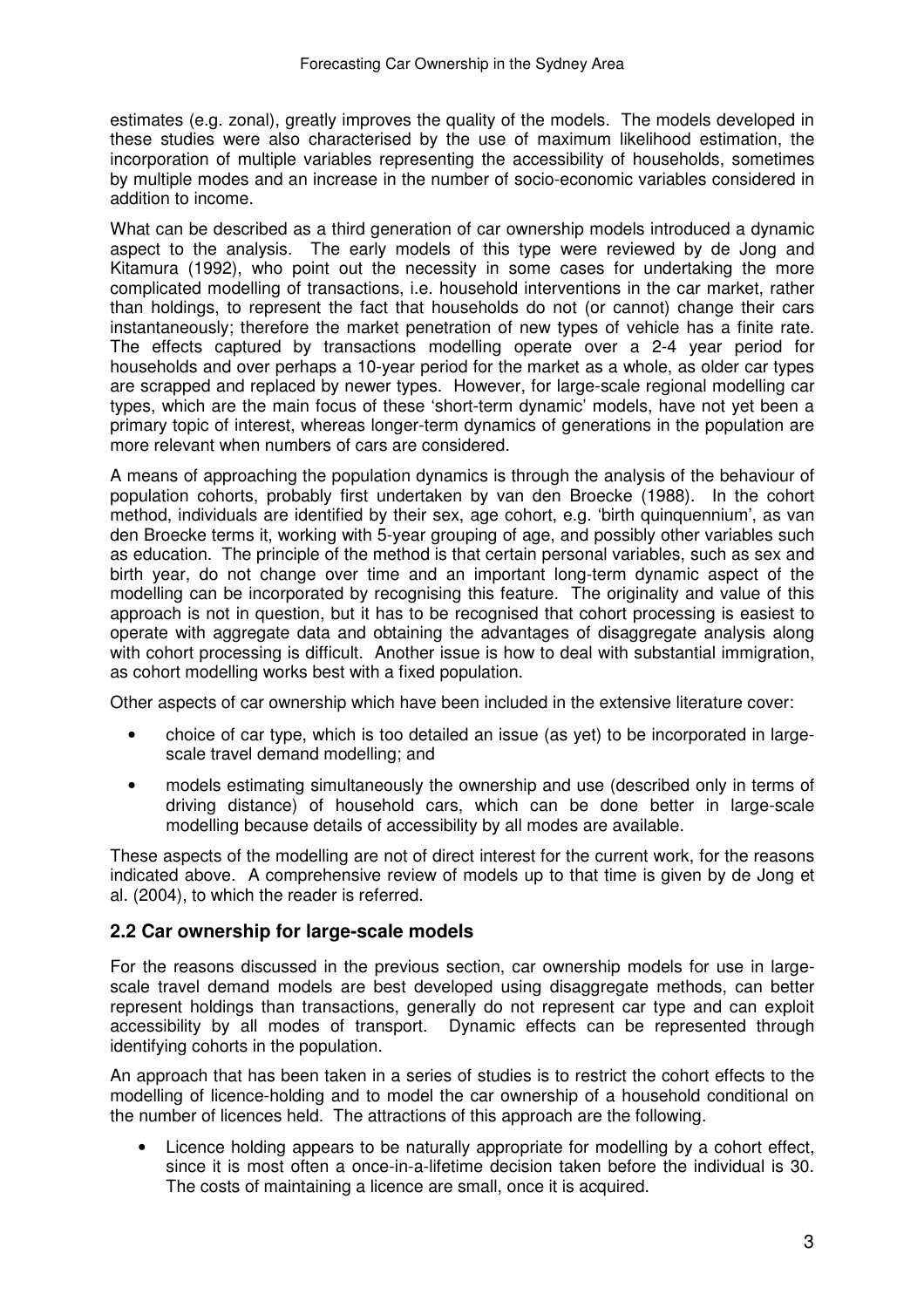- Car ownership, however, is a decision that can reasonably be reversed.
- The number of licences in a household is a good indicator of the household's need for cars.
- The residual cohort effect in car ownership, once licence-holding has been taken into account, appears small.
- Basing car ownership on licence holding gives a natural and credible time dependence.
- Dependence in licence holding introduces a natural saturation level (i.e. one car per licence), which certainly applies to the number of cars in use at any time, even if ownership can exceed that level.

This approach was first adopted for a regional model in the Netherlands (Geinzer et al., 1981) and it has subsequently been used for the Netherlands National Model, a model of Stockholm (Algers et al., 1996) and the model of Sydney which the current work is updating (Milthorpe et al., 2000).

In these models, the approach is to develop a cohort model to explain aggregate licence holding and a disaggregate model to predict which people will or will not have licences. The approach recognises that there is a small but significant minority of the adult population that do not have licences and that this minority is composed of specific groups: older women (for the next few years), people aged around 20 (a new trend), and migrants, for example. The models are linked by adjusting the overall level in the disaggregate model to match the prediction of the aggregate cohort model. In licence modelling a high saturation level (e.g. around 98%) can be used as there is only a very small minority of people that are not capable of acquiring a licence.

The car ownership models in these studies operate conditional on the disaggregate licence holding of the household. A simpler alternative, used in the UK National Model (NATCOP) is to base car ownership on aggregate licence holding (DfT, 2009) but the aggregate licence approach loses detail. It is possible to constrain car ownership models of this type also to match forecasts from an aggregate model and this is what is done in the Netherlands National Model. However, in the UK, Sydney and Stockholm applications the disaggregate car ownership models are used independently to make the actual forecasts.

It is also possible to introduce an overall saturation level and this can be estimated with the model (Daly, 1999). However, among the models discussed here this is done only in some versions of the UK National Model; the saturation levels in this model range are defined in terms of the fraction of households with at least one level of car ownership being at the next higher level and vary by population segment (DfT, 2009).

Accessibility measures can be derived from the travel demand models to which these car ownership models are linked. In the case of Stockholm, the logsum is derived from a complex model of collaborating household members. However, in the Sydney case, a simpler calculation is used where the logsum is derived from the travel demand models for a typical individual only. Logsums are calculated for the overall accessibility of households in each zone, conditional on car ownership level and using the home-work travel demand model. So accessibility conditional on owning no cars depends on the accessibility by public transport and slow modes, i.e. it is good for central areas but much poorer for outlying areas. Conditional on one car, accessibility increases substantially for household members who have licences, but less so for those who are dependent on lifts. Accessibility with two cars can be still better, as household car competition is reduced, but the increase is less that for the first car. Because overall accessibility is measured, the benefit of car ownership is greater in outlying areas where there may be no means of access to facilities other than by car.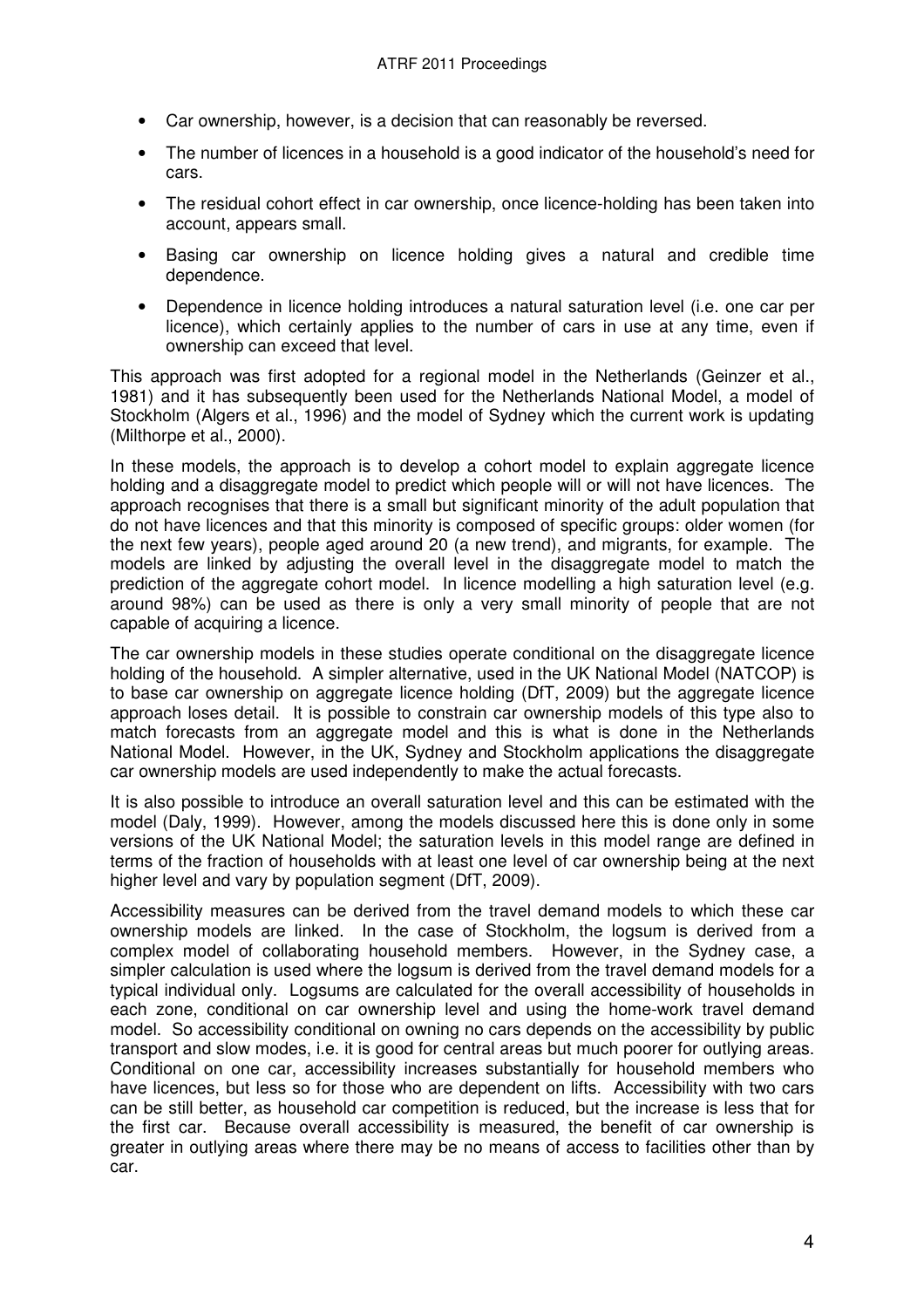The previous Sydney model predicted total car ownership conditional on the holding of company-owned cars by households. The UK National Model uses the same approach (DfT, 2009). The reason for this approach is that the mechanisms governing company car ownership may be different from those governing household car ownership. It is likely that households choose how many of their own cars they need once they have taken account of what employers provide to them.

The previous Sydney model was thus close to the most advanced practice for car ownership modelling in conjunction with large-scale travel demand models. It was therefore not proposed that the model should be greatly improved in terms of its design and specification, though a number of tests were done to confirm these expectations.

## **3. Model structure**

Because the existing model appeared to work well and that it represented the state of practice for car ownership modelling as seen in the literature, only fairly minor changes were made for the update. Accordingly, the model structure was set up as follows.

- A cohort model predicted licence holding for 16 male and 16 female cohorts, with ages 17-20, 14 five-year groups from 20 to 90 and over 90. This model was extended slightly from the previous version, where the highest age cohort was 85+, and the treatment of young people and of migrants was revised, as described below.
- A discrete choice model was estimated to predict licence holding by the first two adults in the household. This model has four alternatives to cover all possibilities for the first two people:
	- $\circ$  neither has a licence<sup>1</sup>,
	- $\circ$  the first person has a licence,
	- o the second person has a licence and
	- o both have licences.

 $\overline{a}$ 

This structure was selected because tests in the development of the previous model had shown that the licence holding of the first two adults was correlated. Of course, for single-adult households only the first two alternatives are considered. In multiadult households, different ways of defining the primary couple were tested, but the definition based on the first two found in the survey was found to work best.

- A discrete choice model was estimated to predict licence holding by any further adults in the household.
- A company car ownership model was estimated, taking account of the number of licensed workers in the household, predicting whether the household would own 0, 1 or 2+ company cars. For example, households without workers, or where no workers had licences, would not be considered to be able to have company cars.
- A household car ownership model was estimated, predicting choice among the alternatives of 0, 1, 2 and 3+ cars, conditional on the number of company cars held

<sup>&</sup>lt;sup>1</sup> "Holding a licence" is defined as possessing a provisional or full licence, as these two types of licences give individuals independent mobility by car, People with learner licences do not have the same independent mobility, as they cannot drive a car without the supervision of someone with a full licence.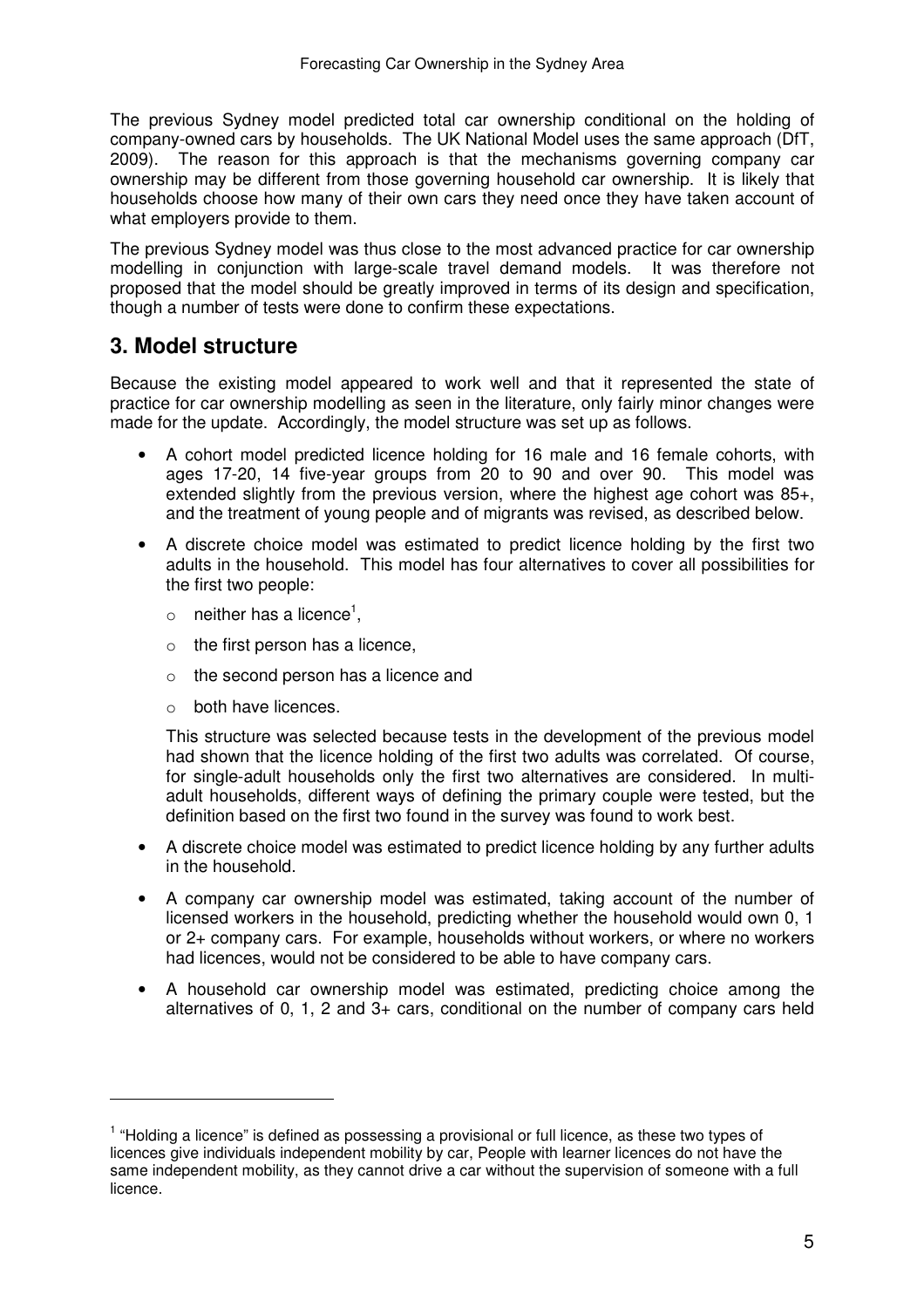(giving a minimum of total cars) and the number of licence-holders (giving a maximum of total cars)<sup>2</sup>.

Space in this paper does not permit a detailed description of all these models. A description of the key features will be given and the interested reader can consult the detailed reports soon to be published by BTS.

## **4. Modelling aggregate licence holding**

### **4.1 Development of licence-holding 1971-2007**

Figure 1 shows how licence holding by gender has changed over the last 36 years. The pre-1997 data available to us covers only the Sydney Statistical Division, but not the entire Greater Metropolitan Area; therefore, we present the data as separate series (four series: male and female, for the two area definitions). As shown, licence holding increased substantially in the period 1971-1981 for both men and women, particularly for women (20 percentage points in 10 years). In the period 1981-1991, while the licence holding for men grew by only 1 percentage point, the licence holding rate for women grew by 8 percentage points. In the following period men's licence holding rate stabilised at around 85%-86% in the Sydney area and 88-91% in the Greater Metropolitan Area, while the licence holding for women continued to grow and reached 76% in the Sydney area and 78% in the Greater Metropolitan Area in 2007. Slightly higher rates are expected for the larger area which contains less urbanised development and a more stable population. It is clear that there are still significant differences between the licence holding rates of males and females, motivating the development of separate models.



**Figure 1: Driving licence holding rate by gender, 1970-2007 (percent)†** 

† Footnote: All values in this figure are based on unweighted values from the surveys

 $\overline{a}$ 

 $^2$  The model assumes households must have at least one licence in order to own a car.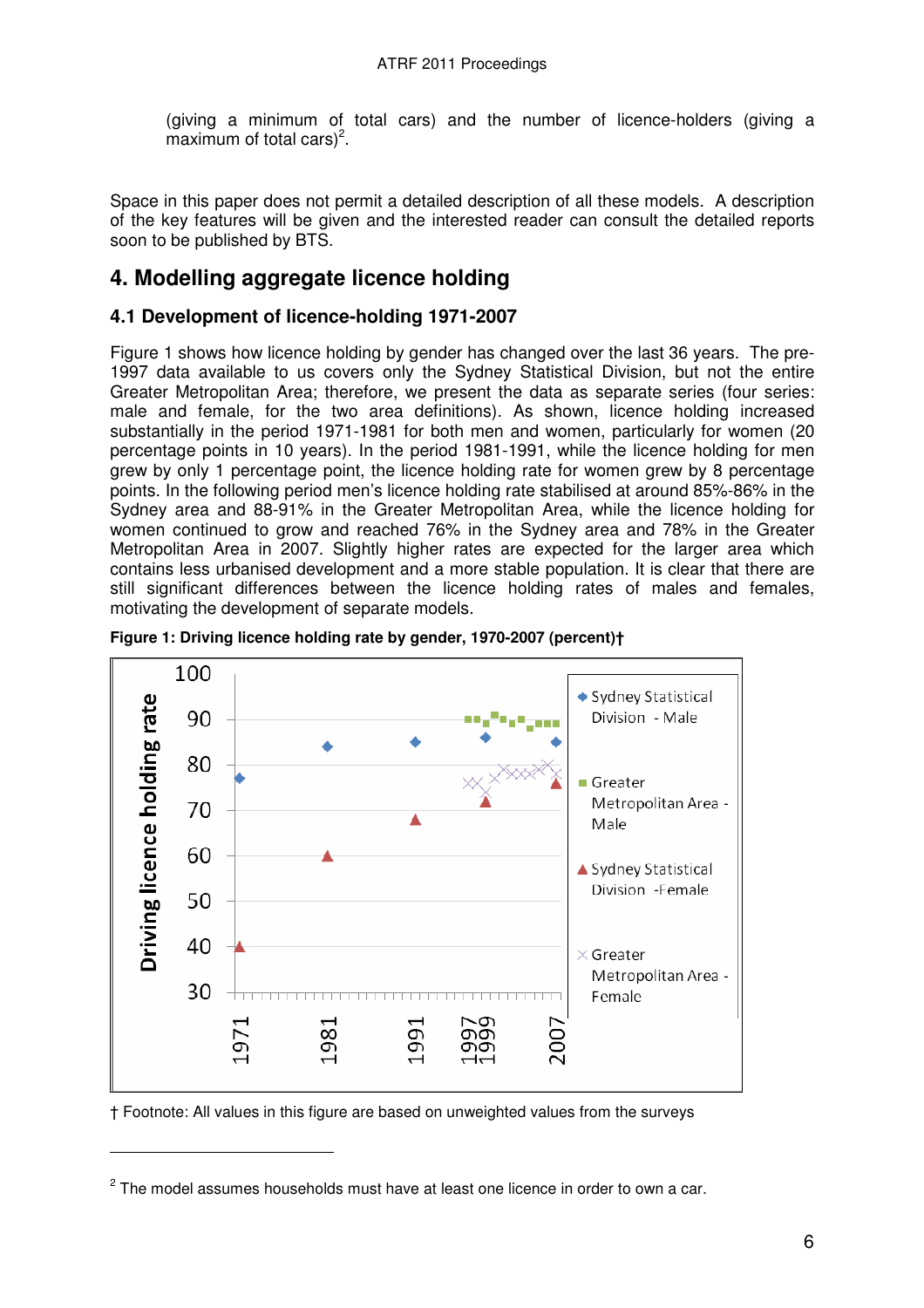Figure 2 shows the different levels of licence holding across age groups (averaged over the years 1999-2007). For young people, acquisition takes place on a large scale. On the other hand, for people of working age, from about 25, the licence holding rates fluctuate only slightly around 90%. Finally, for older people, the licence holding rate declines gradually from around age 60 and more steeply from around age 75.





#### **4.2 The cohort approach**

The basic model is that the licence holding for a cohort is equal to the licence holding of the same cohort in the previous time period, plus the net acquisitions (acquisitions minus losses) that have happened meanwhile. Because acquisitions are much more common than losses, the rate is expressed as a fraction of the number of the adults who did not hold licences in the previous period:

$$
P_{c,t} = P_{c,t-1} + A_c (S - P_{c,t-1})
$$

where  $P_{c,t}$  is the licence-holding fraction for cohort  $c$  (defined by birth date) at time  $t$ , expressed in 5-year steps, i.e. if *t* refers to 2006, then *t* –1 refers to 2001;

 $A_c$  is the net acquisition rate for cohort  $c$ , assumed not to change over time;

*S* is the saturation level, which is set to be 0.98 on the basis of simple analyses of the data.

For older people, the number of licences lost is greater than the number acquired, so that the change is more appropriately calculated based on the number of people who currently have licences, rather than those who might still acquire them. This gives a model

 $P_{c,t} = P_{c,t-1} (1 + A_c)$ 

For these groups, of course,  $A_c < 0$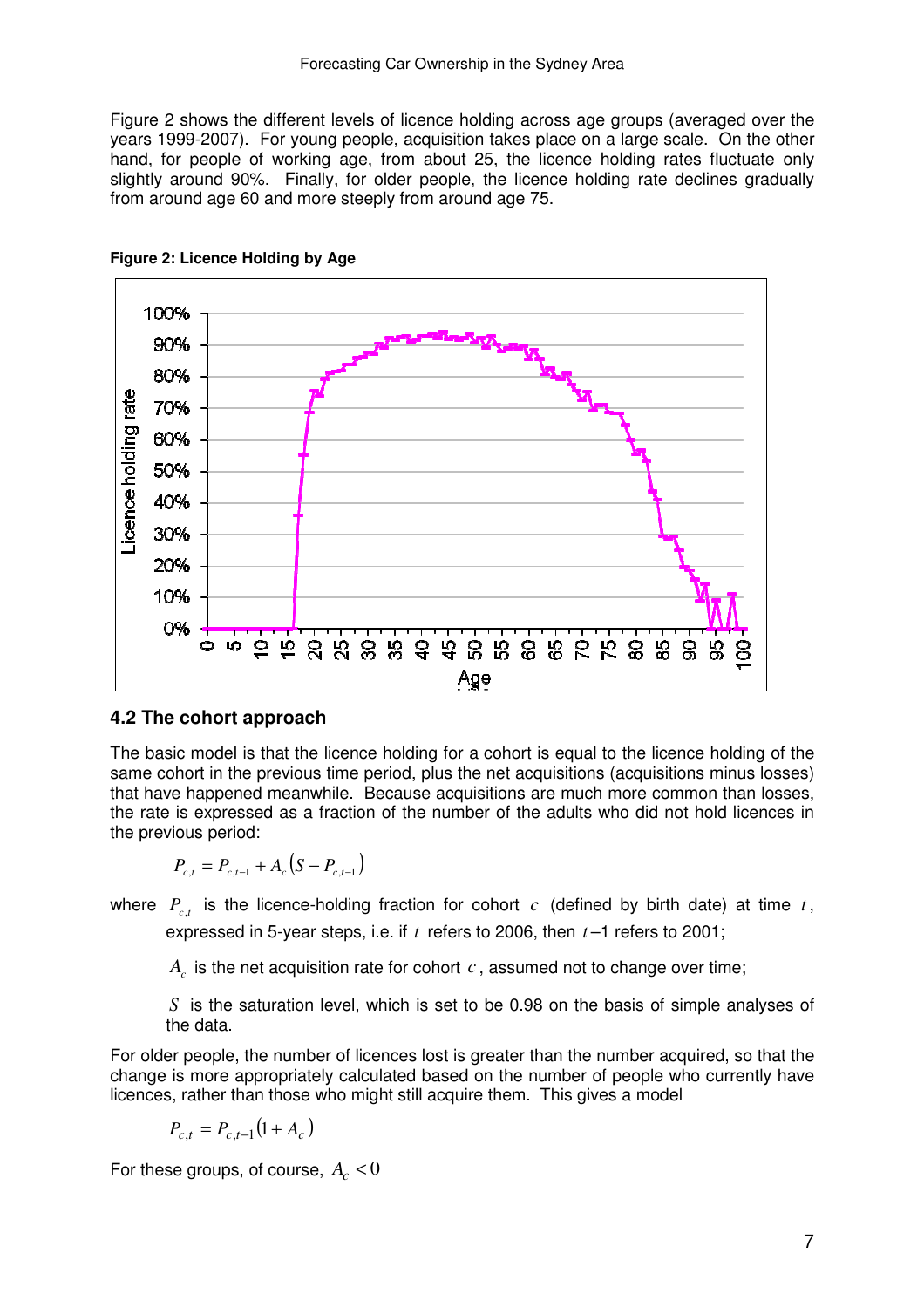For younger people, in recent years it appears that the rate of licence holding has declined (see also Raimond and Milthorpe, 2010). It does not seem reasonable to predict that these rates will continue to decline so that currently the rate of change is set to zero, i.e.  $A_c = 0$ .

To apply the model, the acquisition rates *A<sup>c</sup>* are estimated by analysis of the historical data to obtain average acquisition rates over the period for which we have data, giving more weight to more recent information, giving the results shown in Figure 3.



**Figure 3: Licence acquisition rates (unsmoothed)** 

Using these weighted averages gives quite reliable and stable rates of change. Nevertheless, observed acquisition rates for a few of the middle age cohorts are negative. Given the sample sizes the potential error margin in the acquisition rate is not quite enough to explain the fluctuations that are observed but we have anyway applied a smoothing procedure to the male acquisition rates, setting them equal for all the cohorts for ages 25-60. For the female rates, given that they affect the older part of the working-age population, the negative values were retained, but set equal for the cohorts 50-54 and 55-59.

The licence acquisition rates for the older people are expected to be negative and the acquisition rates did not therefore require adjustment.

## **4.3 Treatment of migrants**

An important issue in projecting licence-holding for the Sydney area is the high rate of migration. An initial investigation looked at the countries of origin of the migrants, to determine whether cultural differences could explain some or all of the differences observed. Possibly because of the inadequacy of the volume of data for such detailed analyses, no such differences could be found and it was decided to treat migrants as a single group.

While the HTS tells us that about 36% of the population are migrants from outside Australia, it does not indicate how long people have been in Australia. Therefore, information is required on migration rates. Specifically, for any 5-year period in the forecasting period, we need to know how many new migrants there will be and how these are distributed over the cohorts. We focus on the age groups from 25 to 50, as only 2½% of migrants are over 50, while young permanent migrants up to 25 can be assumed to adapt very quickly to Australian patterns. The migration rates derived from Australian Bureau of Statistics are shown in Table 1 (ABS, 2008).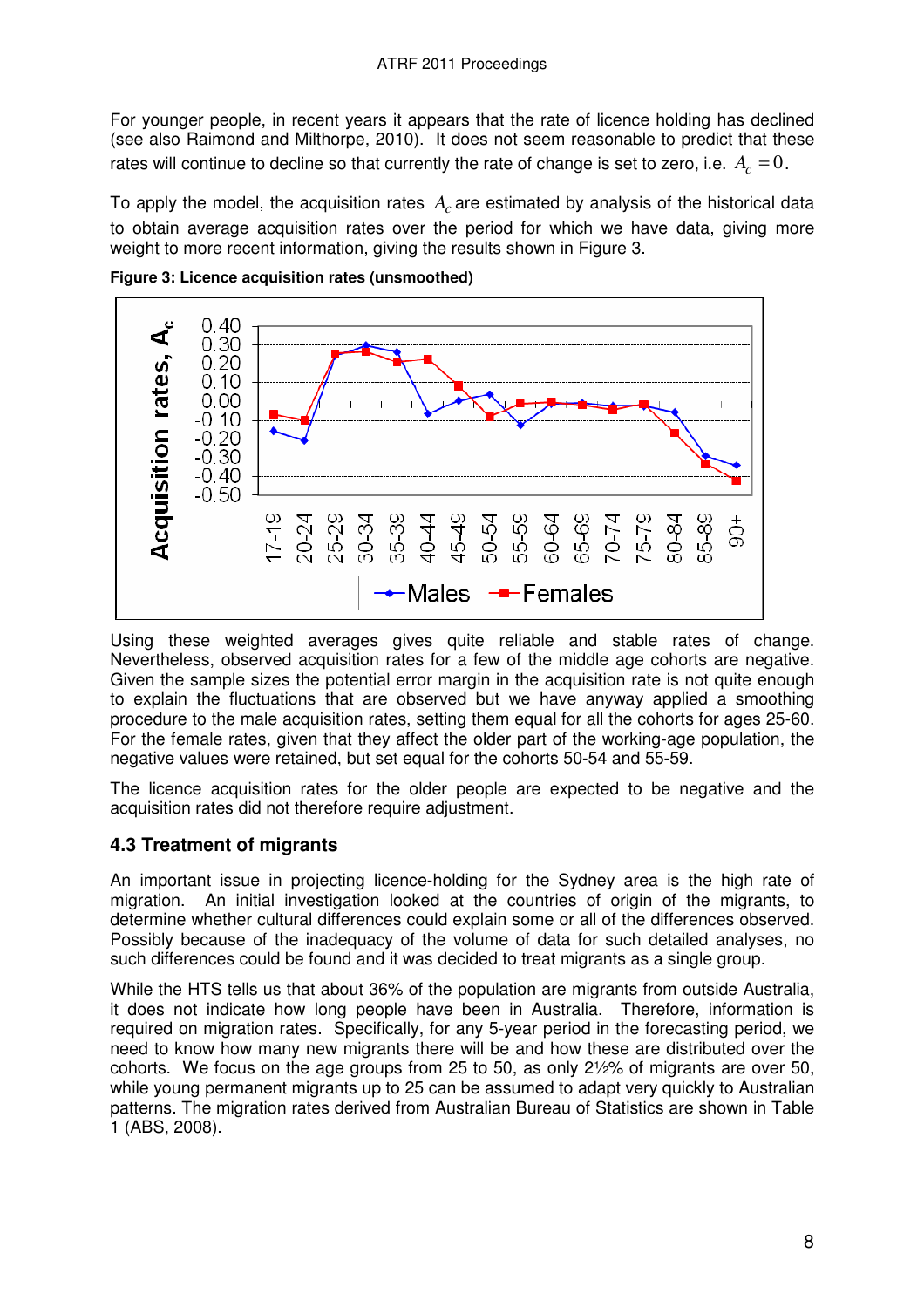|           | Prop. of | Prop. of   | Migration   | Difference in | Difference in  |
|-----------|----------|------------|-------------|---------------|----------------|
|           | migrants | population | rate        | male licence  | female licence |
|           |          |            | per 5 years | rate          | rate           |
| $25 - 29$ | 15.7%    | 7.8%       | 8.0%        | 0.130         | 0.227          |
| 30-34     | 11.7%    | 9.7%       | 4.8%        | 0.058         | 0.132          |
| 35-39     | 8.5%     | 11.0%      | 3.1%        | 0.026         | 0.102          |
| $40 - 44$ | 6.3%     | 10.9%      | 2.3%        | 0.020         | 0.097          |
| 45-49     | 2.5%     | 10.0%      | $1.0\%$     | $-0.011$      | 0.127          |
| Total     | 44.7%    | 49.4%      | 4.0%        | 0.046         | 0.137          |

|  |  |  | Table 1: Migration Rates and differences in licence-holding |  |  |
|--|--|--|-------------------------------------------------------------|--|--|
|--|--|--|-------------------------------------------------------------|--|--|

Table 1 also shows the difference in licence-holding rates between those born in Australia and migrants, showing the substantial differences for women and rather smaller difference for men. The migration rates are applied for all forecast periods for both men and women, as it was found that the proportions of men and women among migrants were very closely equal. For these cohorts, the calculation of licence holding is adjusted by the fraction of migrants in each age group. After migration, the same acquisition rates are applied to the whole population, both migrants and others.

### **4.4 Applying the cohort model**

To demonstrate the operation of the cohort model, licence projections have been calculated for the 2041 forecast year and compared to the 2004-2007 HTS data that represents the 2006 base year. These comparisons are presented in Figure 4 and Figure 5.



#### **Figure 4: Male Licence Holding by Cohort**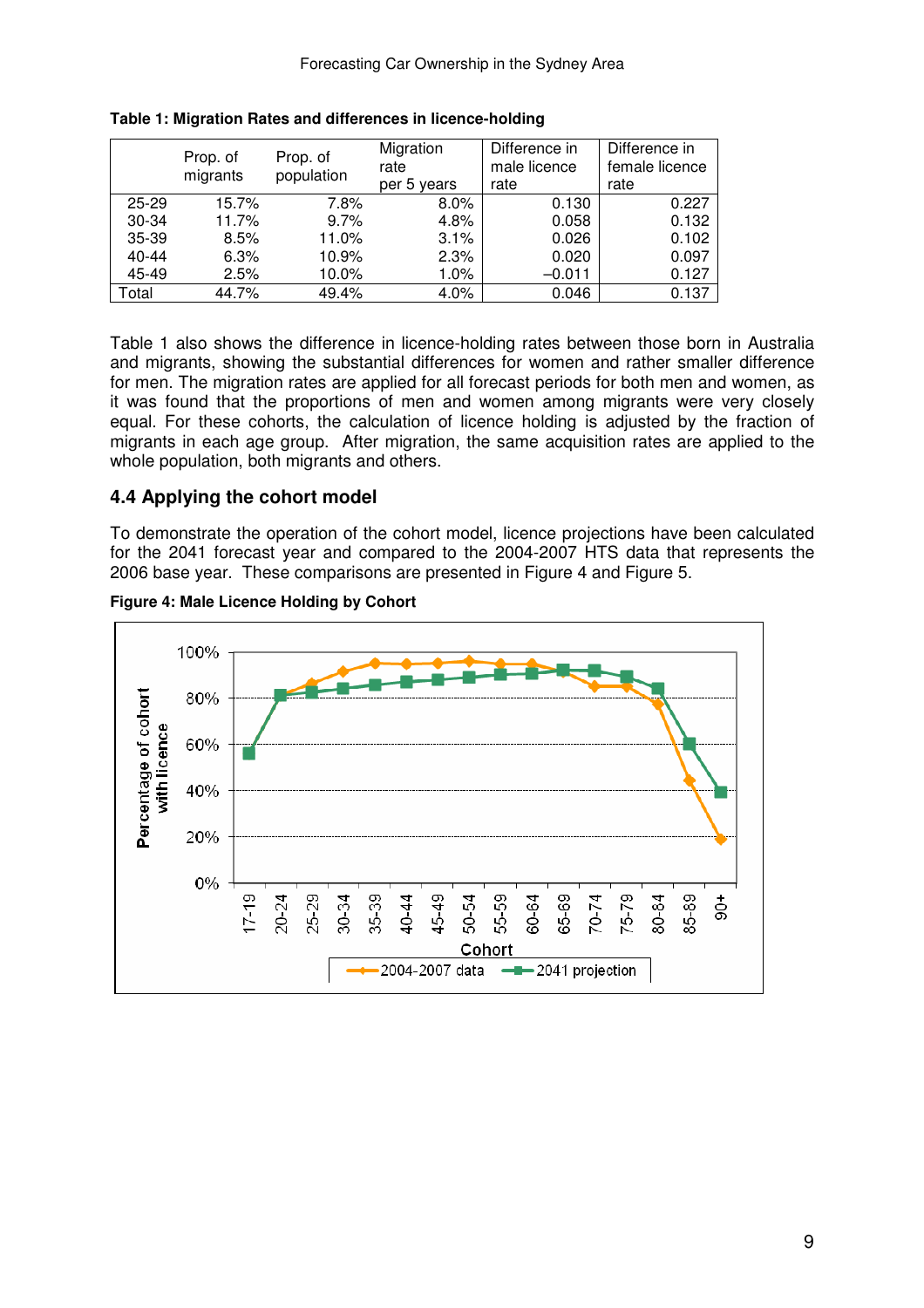



Comparing the 2004-2007 data and the 2041 projections for males, we can see that, up to age of 64, licence holding rates are projected to be lower than at present. This is due to a combination of the recent trend for individuals in the early year cohorts to acquire licences more slowly, and also the higher fraction of migrants in the 2041 population combined with the lower licence holding rates of migrants. For persons aged 65+ higher licence holding is projected due to the cohort effect of individuals retaining licences well into retirement.

For females, we also observe the effect of slower licence acquisition in the early cohorts in the 2041 projections, but the differences are not as large as observed for males. For those aged 45 and above female licence holding is projected to be higher than in 2004-2007, and in particular the overall shape of the licence holding curve is much closer to that for males as females maintain high levels of licence holding into old age.

## **5. Disaggregate modelling**

As explained above, four disaggregate choice models were estimated. For licence-holding, models were estimated for the first two adults in the household jointly, then a model was estimated to predict the licence holdings of any further adults in the household. Then, conditional on the predictions of the licence model, a model predicts company car holdings for households with workers (0, 1 or 2+ company cars), and a further model, conditional on company car holdings, predicts the total holdings by the household (0, 1, 2 or 3+ cars, not less than the number of company cars, of course).

Space precludes a detailed presentation of these models; the detailed report of the work will be published shortly. Instead we focus on a number of the key variables affecting car ownership and licence holding and show how these influence the various aspects represented in the models.

## **5.1 Income**

We evaluate how the effect of income has changed, by examining the change in the relevant model parameters. Notably, in the disaggregate licence holding model, the magnitudes of the income parameters have decreased by 33% for the head of household, 57% for the partner and 42% for other adults in household, comparing the 1996-based and the 2006-based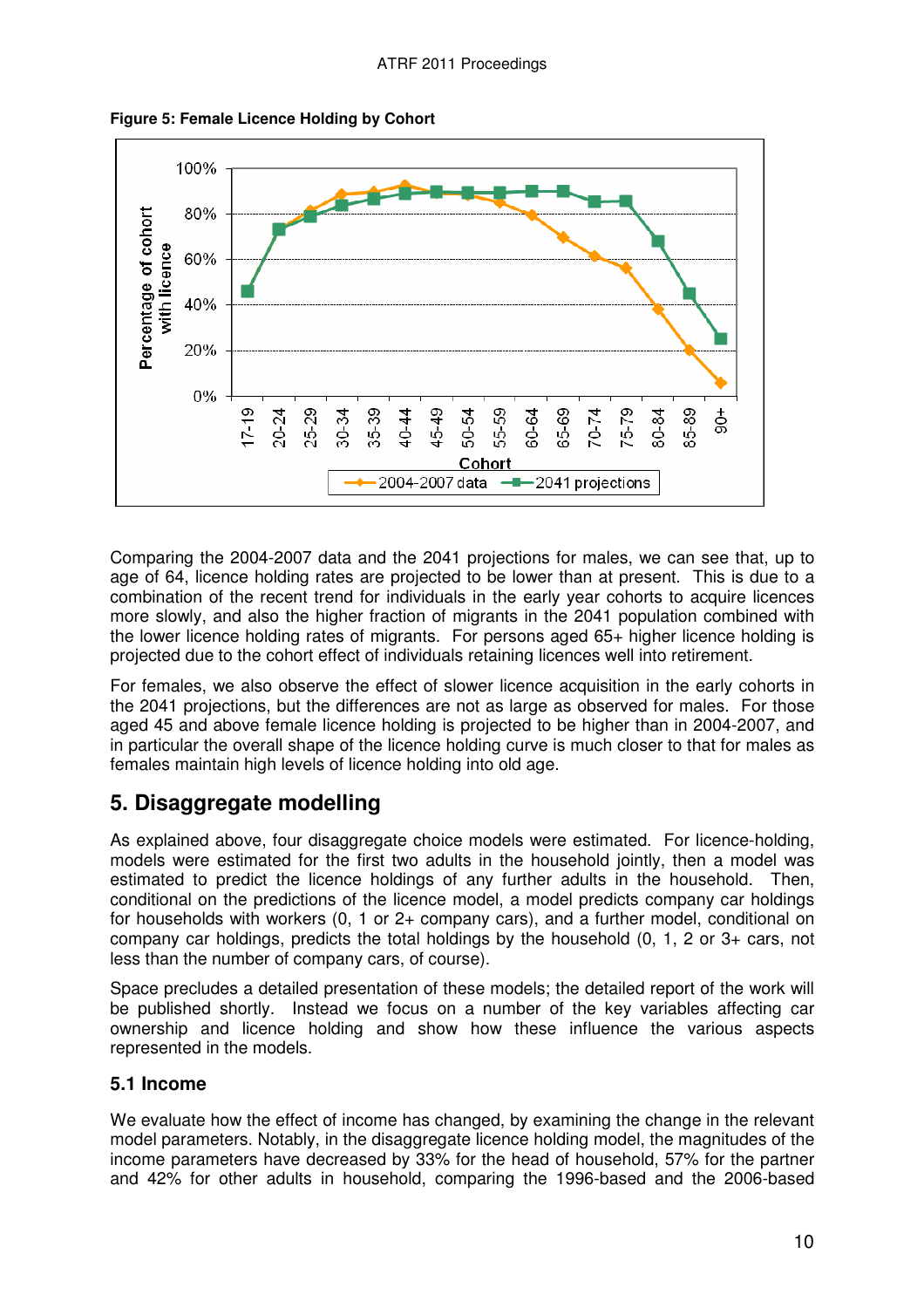Sydney model. A large part of this decrease can be explained by the difference in price year between the Stage 1 model and the new model, as consumer prices have increased 29% during this time period (OECD, 2009). Additionally, there has been an increase in real incomes, also of 20-30%, between the data collection periods 1991-8 (with most of this data actually being collected in 1991) and 2004-8. Although there is some variation across the models, it seems that the changes in the parameters are due to inflation and real income increase.

In the company car model, the importance of income has decreased by approximately the amount of inflation and real income increase together.

However, in the total car ownership model the magnitude of the income parameter has decreased by only 8%, less than the change in consumer prices over this time period, meaning that income has become a more important differentiating factor in terms of total car ownership. It is not clear what the cause of this change might be.

|                  | <b>Disaggregate</b><br>licence holding | Company car | <b>Total car</b> |
|------------------|----------------------------------------|-------------|------------------|
| Head             | $-33%$                                 |             |                  |
| Partner          | $-57%$                                 |             |                  |
| Other adults     | $-42%$                                 |             |                  |
| 1 car            |                                        | $-66%$      |                  |
| $2+$ car         |                                        | $-68%$      |                  |
| all alternatives |                                        |             | -8%              |

#### **Table 2: Change in the effect of income, between 1991/8 and 2006**

### **5.2 The effect of migration**

Migrant status variables are introduced into the licence holding models to represent whether the individual was born in Australia. The parameters are estimated to be strongly positive, indicating that the probability of licence holding is higher for those who were born in Australia than those who migrated to Australia. This finding mirrors the results shown in the cohort modelling but these disaggregate models also take account of other variables such as income and family status.

Similarly, in both the company car model and, more strongly, in the household car ownership model, significant parameters are found showing higher car ownership, even conditional on licence holding, for those born in Australia than migrants.

It is difficult to say whether these variables represent different a priori attitudes to cars between migrants and those born in Australia or that people move towards car ownership as they become more settled. However, it is clear that migrants have much less access to car mobility and this will remain a feature of travel in Sydney for the foreseeable future.

## **5.3 Effects of age**

There are some significant changes in the age-related parameters. In the 1996-based licence-holding model, for individuals between 17 and 25, the parameters estimated were negative, meaning that the younger the person was, the less likely that the person possessed a licence. In the 2006-based model, we found that new terms for people aged 17 to 35 needed to be introduced. This means that the probability of licence holding continues to be lower for both the original cohort and the succeeding cohort.

For older people, increasing age continues to imply a reduced probability of licence holding, but the parameters for the decline are slightly weaker than in the previous model. A forecast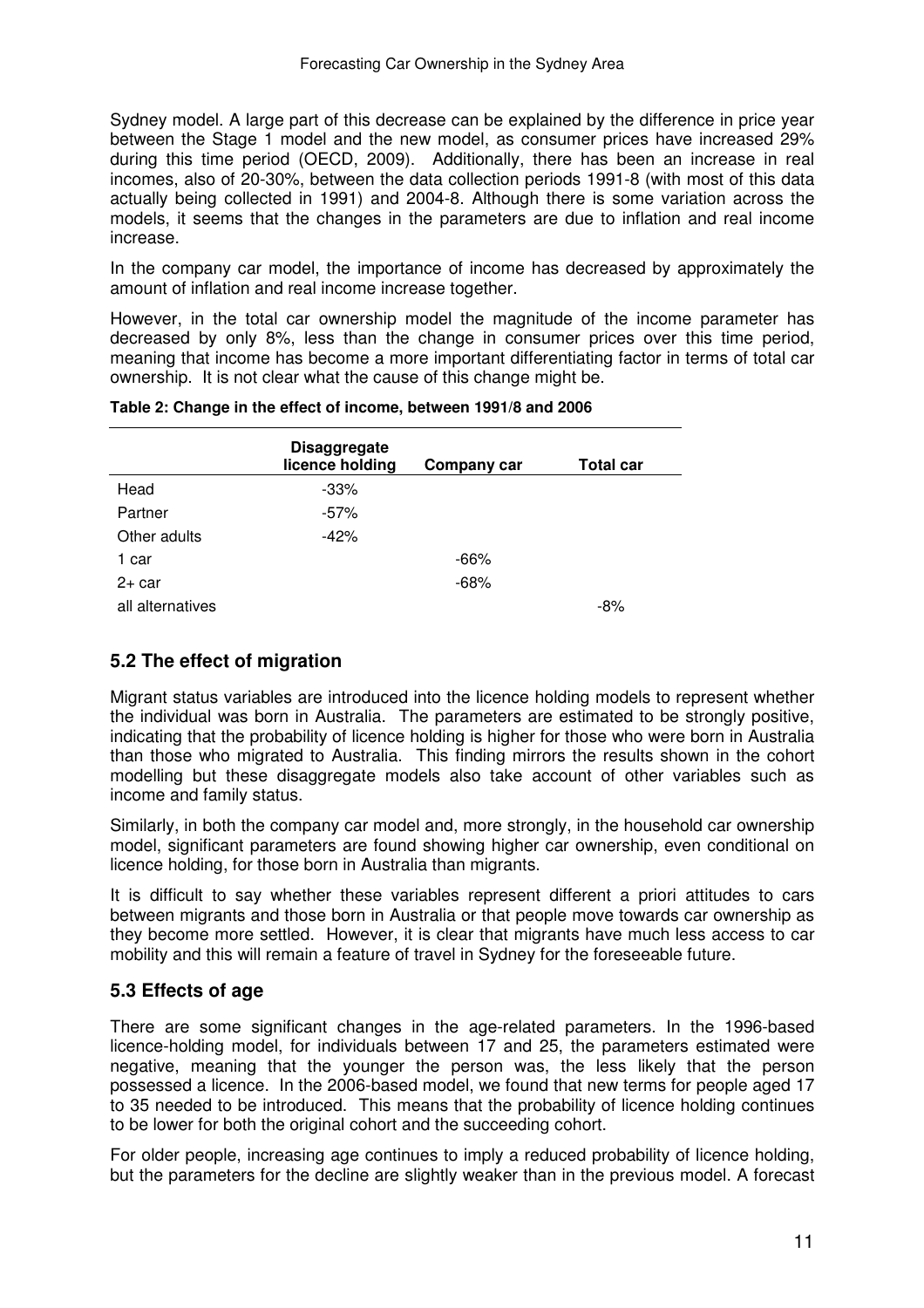of an increasingly aged population will imply a decrease in licence holding, but not so strongly as would be implied by the previous model or by current licence-holding patterns.

Car ownership, both for company cars and household cars, is lower among people under 35 and household car ownership continues to increase after people are 35.

## **5.4 Accessibility**

A further variable that has been found to be significant in the case of private car ownership is accessibility. This is measured by the accessibility of individuals in the household, measured by the commute mode and destination choice model, conditional on car ownership at different levels. Each increase in the number of cars owned by a household increases the car availability and thus improves accessibility for all members of the household (including those who do not have licences); however the improvements are less in areas well served by public transport, which have many attractions within walking distance, or where car use is difficult. This accessibility variable, represented as a logsum term of the commute modedestination model, allows the car ownership impact of changing car costs, such as the price of fuel, and the accessibility and cost of other modes, such as public transport, to be forecast. This variable is highly significant.

The accessibility variable is not incorporated in the company car model or in the models of licence holding.

Additionally, we have found that total car ownership increases strongly as distance from the Central Business District increases. This variable measures a different effect from accessibility and may relate to the character of the different areas, e.g. areas further from the centre may be longer established or generally better suited for car ownership; certainly there is an increase in trip length, and a decline in public transport use, when residence is further from the CBD (Xu and Milthorpe, 2010). The inclusion of this variable meant that the variable included in the previous model representing the parking cost in the residence zone was no longer significant and was omitted. However, the company car model does include a parking cost variable.

## **5.5 Variation over time**

One objective of the cohort modelling is to explain time-dependent variation in car ownership in terms of the dynamic process of licence holding. For total car ownership, this approach has been successful and no further variations were found. However, for company cars, it was found that there were significant variations not explained by other variables in the model that had to be represented by simple time-dependence. It is believed that these variations may relate to taxation changes.

### **5.6 Household structure variables**

In the licence-holding models, we find a greater tendency to hold licences among those who are employed, whether full-time, part-time or even in other activities such as voluntary work. Of course there are variables expressing the lower licence-holding of women relative to men, but we also find that households that are headed by a married couple have higher licence holding. Those with children also have a greater tendency to have licences. It appears that more settled households in general have higher licence-holding.

In the model of licence-holding for other adults, we find, not unexpectedly, that those living with couples that have licences have a higher probability themselves to have a licence.

Employment is also a strong explanatory variable for car ownership. A household headed by a married couple is also more likely to own cars, as well as to hold licences, but the effect is not strong in this case.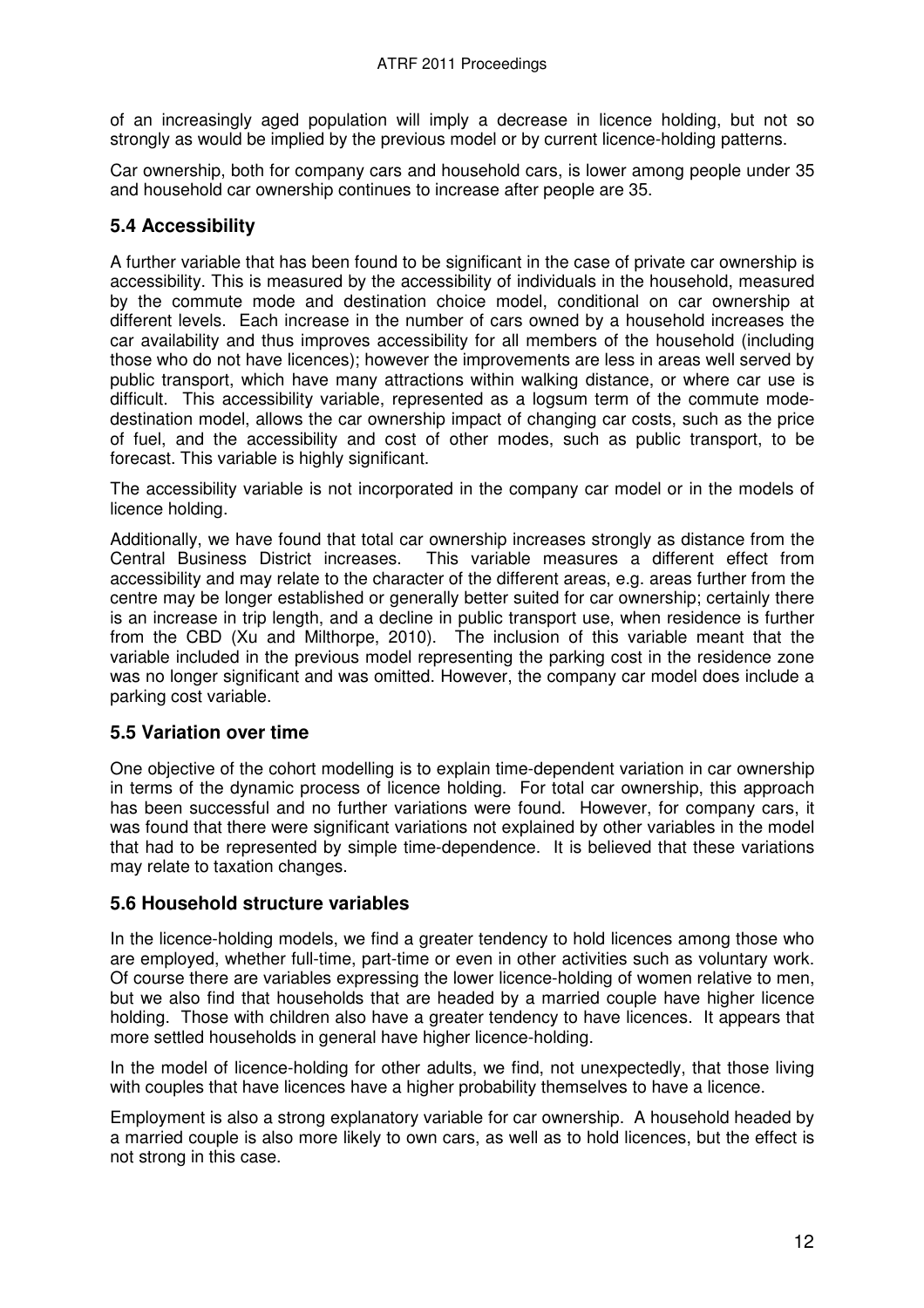## **6. Conclusions and further research**

The model that has been developed mixes aggregate dynamic modelling of licence holding, using cohorts, and disaggregate cross-sectional choice models to represent the holding of licences and the ownership of cars. This approach, which has also been used in a number of other studies, including the previous model of car ownership in Sydney, appears to work well.

While licence-holding is generally high, not all adults have licences and it is important to a full understanding of mobility to know which groups are most affected by an inability to use cars. We find that migrants, older women and, increasingly, young adults are the groups most affected and these impacts can be modelled through age-sex cohorts, provided the impact of migration is added. Income and employment are also important and these are handled through the choice models.

The incorporation of dynamic effects through the cohort modelling of licences allows timedependent variables to be omitted from the total car ownership models.

Separate modelling of company cars and total cars allows the special mobility effects of company cars (e.g. on the journey to work) to be modelled subsequently and also gives more insight into the mechanisms driving car ownership.

The key influences on car ownership, conditional on licence holding are income (of course) and employment. Additionally we find very significant accessibility and location effects, together with variables describing the household structure. The choice modelling approach used in this work, together with the size and detail of the data base, mean that a very rich model can be estimated.

Comparing the updated model with the previous version we see a change in the role of income, which is less important now for licence holding but seems more important for car ownership. There are some small shifts in the role of age variables in the model.

In summary, the application of this well-developed methodology gives a rich and soundly based model for predicting licences and car ownership, giving a good basis for the largescale forecasting of travel demand.

The effect of rising oil prices in recent years merits further investigation. It would be interesting to investigate whether car owners would adapt to higher oil prices by owning fewer cars or shifting to vehicles that run on alternative fuels. Future research which incorporates models of car type choice would be required to understand this.

Another interesting line of further inquiry is the effect of behavioural and attitudinal changes, e.g. towards walking and cycling, environmental protection and climate change, as well as attitudes to health. These are areas for further research.

## **Acknowledgements**

The authors would like to acknowledge the constructive help and support of James Fox at RAND Europe. We retain responsibility for opinions and interpretations, as well as for any errors in the paper.

## **References**

ABS (2008) Migration. Report 3142.0, Australian Bureau of Statistics, Canberra.

Algers, S., Daly, A.J., Kjellman, P., Widlert, S. (1996) Stockholm Model System (SIMS): Application. In: Seventh World Conference on Transport Research, edited by D Hensher, J. King, T. Oum, Pergamon.